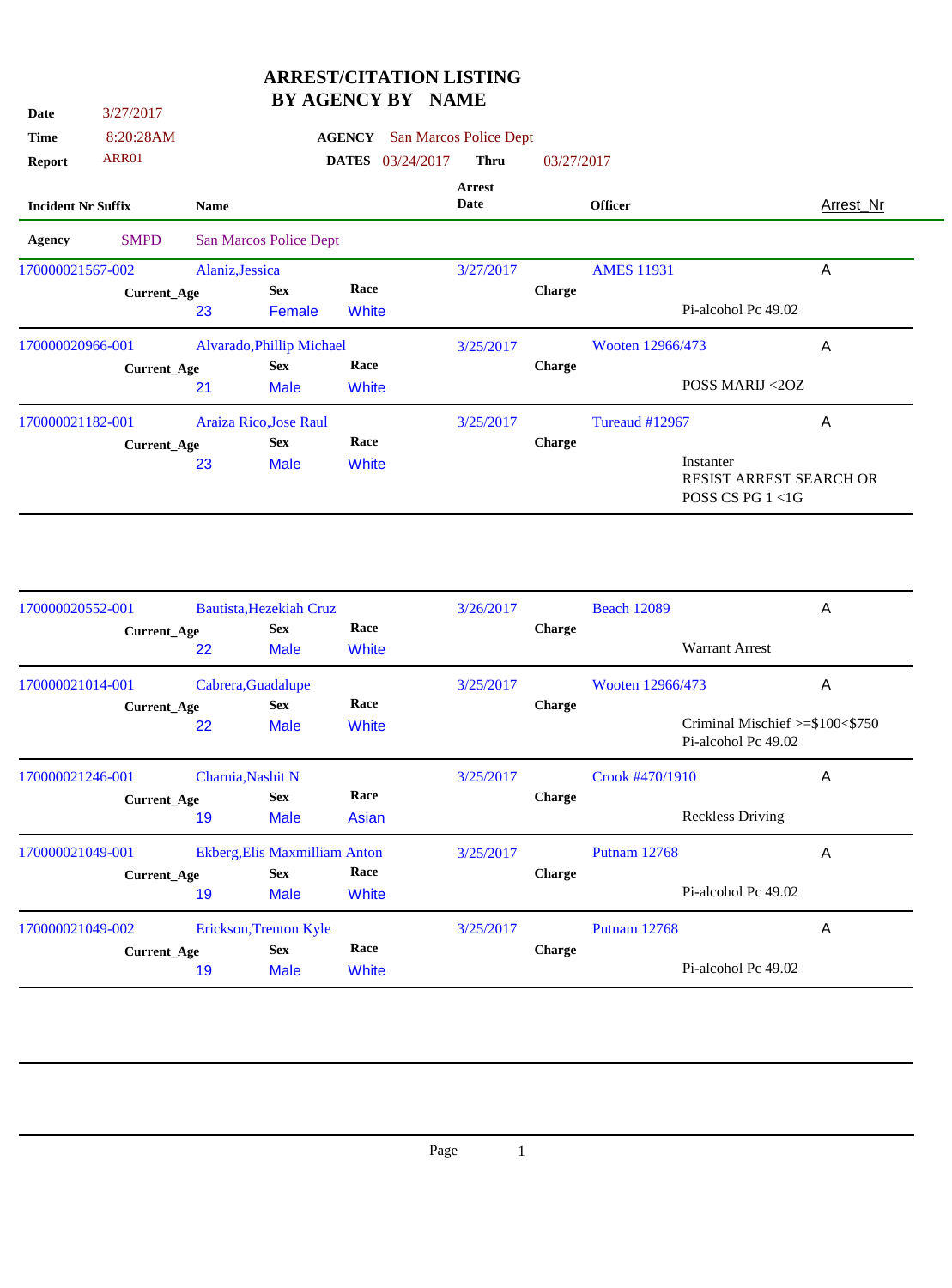| Date                      | 3/27/2017          |                 |                           | <b>BY AGENCY BY NAME</b> |                        |               |                       |                                                      |                |
|---------------------------|--------------------|-----------------|---------------------------|--------------------------|------------------------|---------------|-----------------------|------------------------------------------------------|----------------|
| <b>Time</b>               | 8:20:28AM          |                 |                           | <b>AGENCY</b>            | San Marcos Police Dept |               |                       |                                                      |                |
| <b>Report</b>             | ARR01              |                 |                           | <b>DATES</b> 03/24/2017  | <b>Thru</b>            | 03/27/2017    |                       |                                                      |                |
| <b>Incident Nr Suffix</b> |                    | <b>Name</b>     |                           |                          | <b>Arrest</b><br>Date  |               | <b>Officer</b>        |                                                      | Arrest_Nr      |
| <b>Agency</b>             | <b>SMPD</b>        |                 | San Marcos Police Dept    |                          |                        |               |                       |                                                      |                |
| 170000021238-001          |                    | Estrada, Israel |                           |                          | 3/26/2017              |               | Tureaud #12967        |                                                      | A              |
|                           | <b>Current_Age</b> | 22              | <b>Sex</b><br><b>Male</b> | Race<br><b>White</b>     |                        | <b>Charge</b> |                       | <b>BURGLARY OF HABITATION</b><br>Warrant Arrest      |                |
| 170000021235-001          |                    |                 | Estrada-Garcia, Bily D    |                          | 3/25/2017              |               | <b>Myers 10260</b>    |                                                      | A              |
|                           | <b>Current_Age</b> | 25              | <b>Sex</b><br><b>Male</b> | Race<br><b>White</b>     |                        | <b>Charge</b> |                       | Pi-alcohol Pc 49.02                                  |                |
| 170000021463-001          |                    | Fabela, Roberto |                           |                          | 3/26/2017              |               | Wooten 12966/473      |                                                      | A              |
|                           | <b>Current_Age</b> | 23              | <b>Sex</b><br><b>Male</b> | Race<br><b>White</b>     |                        | Charge        |                       | <b>Warrant Arrest</b>                                |                |
| 170000021036-001          |                    |                 | Falloon, Matthew John     |                          | 3/25/2017              |               | T Davidson 12617/#468 |                                                      | $\overline{A}$ |
|                           | <b>Current_Age</b> |                 | <b>Sex</b>                | Race                     |                        | <b>Charge</b> |                       |                                                      |                |
|                           |                    | 22              | <b>Male</b>               | <b>White</b>             |                        |               |                       | Pi-alcohol Pc 49.02<br><b>EVADING ARREST</b>         |                |
| 170000020845-001          |                    |                 | Foster, Clarence Lee      |                          | 3/24/2017              |               | <b>Beller</b> 11288   |                                                      | A              |
|                           | <b>Current_Age</b> |                 | <b>Sex</b>                | Race                     |                        | <b>Charge</b> |                       |                                                      |                |
|                           |                    | 20              | <b>Male</b>               | <b>Black</b>             |                        |               |                       | Unl Carrying Weapon<br>MAN DEL CS PG $3/4 \ge 400$ G |                |
| 170000021444-001          |                    |                 | Garcia, Enrico Roberto    |                          | 3/26/2017              |               | <b>Tureaud #12967</b> |                                                      | A              |
|                           | <b>Current_Age</b> |                 | <b>Sex</b>                | Race                     |                        | <b>Charge</b> |                       |                                                      |                |
|                           |                    | 23              | <b>Male</b>               | <b>White</b>             |                        |               |                       | POSS CS PG 1 <1G<br>POSS MARIJ <20Z                  |                |
| 170000020856-001          |                    | Garza, Mark     |                           |                          | 3/24/2017              |               | Tennant 13045         |                                                      | A              |

**ARREST/CITATION LISTING**

| 170000020980-001 |             | Hill.Kendra Le-Ana |              | 3/25/2017 | <b>Putnam 12768</b> | A                        |
|------------------|-------------|--------------------|--------------|-----------|---------------------|--------------------------|
|                  | Current_Age | <b>Sex</b>         | Race         |           | Charge              |                          |
|                  | 25          | Female             | <b>Black</b> |           |                     | DRIVING W/LIC INV W/PREV |

**Charge**

Terroristic Threat Cause Fear Of

**Current\_Age Sex Race**

20 Male White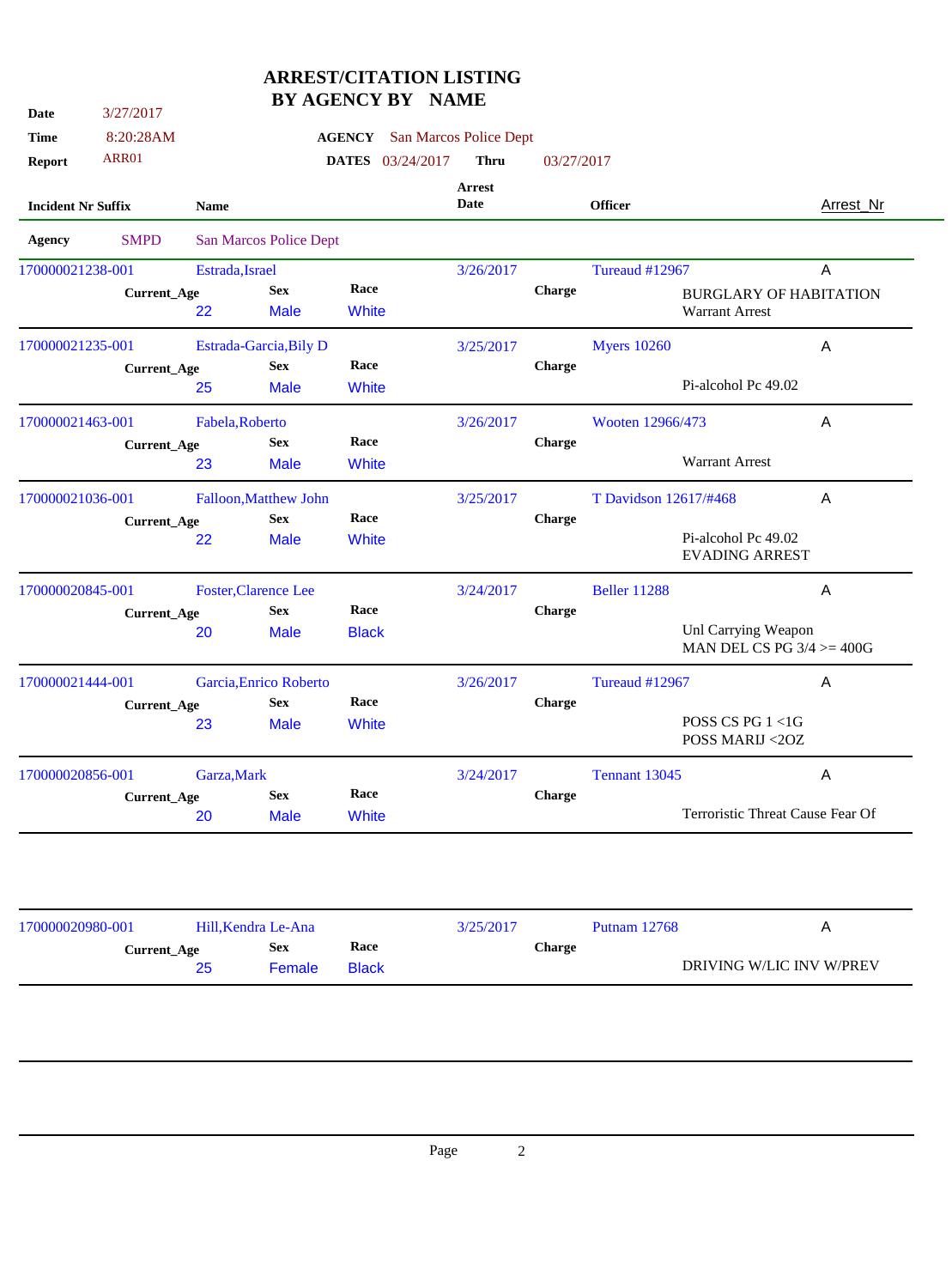| Date                      | 3/27/2017          |             |                                |                         | <b>BY AGENCY BY NAME</b>             |               |                     |                                             |                                                                |
|---------------------------|--------------------|-------------|--------------------------------|-------------------------|--------------------------------------|---------------|---------------------|---------------------------------------------|----------------------------------------------------------------|
| <b>Time</b>               | 8:20:28AM          |             |                                |                         | <b>AGENCY</b> San Marcos Police Dept |               |                     |                                             |                                                                |
| <b>Report</b>             | ARR01              |             |                                | <b>DATES</b> 03/24/2017 | <b>Thru</b>                          | 03/27/2017    |                     |                                             |                                                                |
| <b>Incident Nr Suffix</b> |                    | <b>Name</b> |                                |                         | <b>Arrest</b><br>Date                |               | <b>Officer</b>      |                                             | <b>Arrest_Nr</b>                                               |
| <b>Agency</b>             | <b>SMPD</b>        |             | San Marcos Police Dept         |                         |                                      |               |                     |                                             |                                                                |
| 170000021496-001          |                    |             | <b>Kendall, Hunter Ryland</b>  |                         | 3/26/2017                            |               | <b>AMES 11931</b>   |                                             | $\overline{A}$                                                 |
|                           | <b>Current_Age</b> | 22          | <b>Sex</b><br><b>Male</b>      | Race<br>White           |                                      | <b>Charge</b> |                     |                                             | DRIVING W/LIC INV W/PREV                                       |
| 170000021192-001          |                    |             | Lippe, Jake Preston            |                         | 3/25/2017                            |               | Sparenberg 11930    |                                             | Α                                                              |
|                           | <b>Current_Age</b> | 25          | <b>Sex</b><br><b>Male</b>      | Race<br>White           |                                      | <b>Charge</b> |                     |                                             | DRIVING WHILE INTOXICATED                                      |
| 170000021500-001          |                    |             | Lopez, Felipe Dejesus          |                         | 3/26/2017                            |               | Wooten 12966        |                                             | A                                                              |
|                           | <b>Current_Age</b> | 33          | <b>Sex</b><br><b>Male</b>      | Race<br><b>White</b>    |                                      | <b>Charge</b> |                     | <b>Warrant Arrest</b>                       |                                                                |
| 170000021038-001          |                    |             | Louis, Keith Vallen            |                         | 3/25/2017                            |               | Crook #470/11910    |                                             | A                                                              |
|                           | <b>Current_Age</b> | 25          | <b>Sex</b><br><b>Male</b>      | Race<br><b>Black</b>    |                                      | Charge        |                     | DRIVING W/LIC INV W/PREV<br>POSS MARIJ <20Z |                                                                |
| 170000020815-001          |                    |             | Magallan, Alberto Josue        |                         | 3/24/2017                            |               | <b>Beach 12089</b>  |                                             | A                                                              |
|                           | <b>Current_Age</b> | 28          | <b>Sex</b><br><b>Male</b>      | Race<br>White           |                                      | <b>Charge</b> |                     | <b>Warrant Arrest</b>                       | <b>AGG ASSAULT W/DEADLY</b><br>Abandon Endanger Child Criminal |
| 170000020815-002          |                    |             | Magallan, Reynaldo             |                         | 3/24/2017                            |               | <b>Beach</b>        |                                             | A                                                              |
|                           | <b>Current_Age</b> | 31          | <b>Sex</b><br><b>Male</b>      | Race<br>White           |                                      | <b>Charge</b> |                     |                                             | <b>AGG ASSAULT W/DEADLY</b><br>Abandon Endanger Child Criminal |
| 170000021389-001          |                    |             | <b>Martinez, Manuel Flores</b> |                         | 3/26/2017                            |               | <b>Moreno 13094</b> |                                             | A                                                              |
|                           | <b>Current_Age</b> | 49          | <b>Sex</b><br><b>Male</b>      | Race<br>White           |                                      | Charge        |                     | <b>CRIMINAL TRESPASS</b>                    |                                                                |
| 170000020979-001          |                    |             | Mayorga-Luna, Rigoberto        |                         | 3/25/2017                            |               | <b>Sarver 12832</b> |                                             | A                                                              |
|                           | <b>Current_Age</b> | 20          | <b>Sex</b><br><b>Male</b>      | Race<br>White           |                                      | <b>Charge</b> |                     | <b>Graffiti Pecuniary Loss</b>              |                                                                |
| 170000021298-001          |                    |             | Morin, Victoria Lynn           |                         | 3/26/2017                            |               | Marroquin 13093     |                                             | A                                                              |
|                           | <b>Current_Age</b> | 21          | <b>Sex</b><br>Female           | Race<br>White           |                                      | Charge        |                     | POSS MARIJ <20Z                             | DRIVING WHILE INTOXICATED                                      |

**ARREST/CITATION LISTING**

170000020933-001 Motley,Leon Joseph 3/24/2017 C. Cormier 11898 A **Current\_Age Sex Race** 22 Male White **Charge** Pi-alcohol Pc 49.02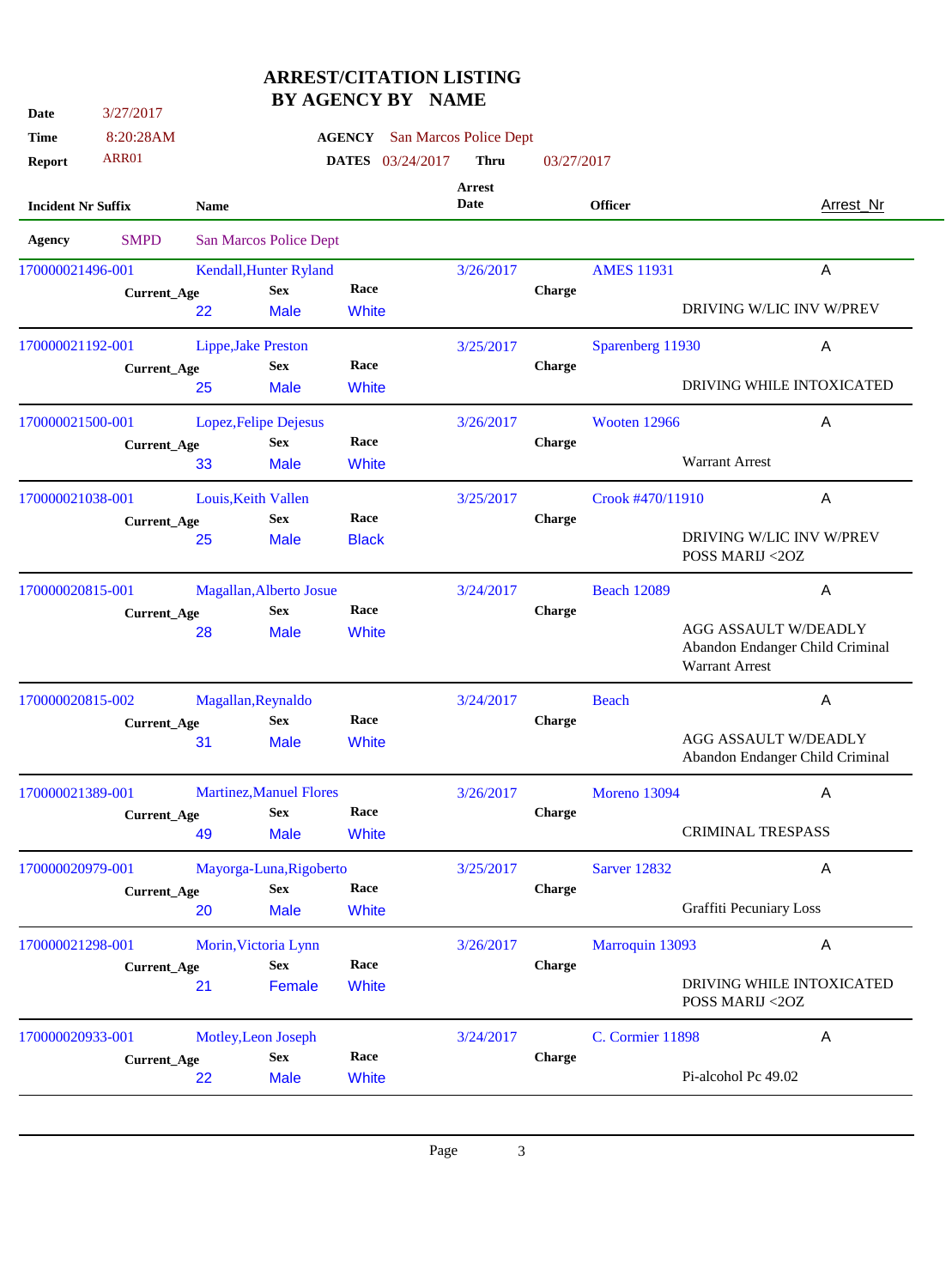## **ARREST/CITATION LISTING BY AGENCY BY NAME**

l,

Ĭ.

| Date                      | 3/27/2017          |                |                          | DI AULIVI DI  |            | $\bf{117} \bf{117} \bf{117}$ |               |                |                                                  |  |
|---------------------------|--------------------|----------------|--------------------------|---------------|------------|------------------------------|---------------|----------------|--------------------------------------------------|--|
| <b>Time</b>               | 8:20:28AM          |                |                          | <b>AGENCY</b> |            | San Marcos Police Dept       |               |                |                                                  |  |
| Report                    | ARR01              |                |                          | <b>DATES</b>  | 03/24/2017 | <b>Thru</b>                  | 03/27/2017    |                |                                                  |  |
| <b>Incident Nr Suffix</b> |                    | <b>Name</b>    |                          |               |            | <b>Arrest</b><br>Date        |               | <b>Officer</b> | Arrest_Nr                                        |  |
| Agency                    | <b>SMPD</b>        |                | San Marcos Police Dept   |               |            |                              |               |                |                                                  |  |
| 170000021238-004          |                    |                | Peralez, Carlos Manuel   |               |            | 3/26/2017                    |               | Gonzales 12911 | A                                                |  |
|                           | Current_Age        |                | <b>Sex</b>               | Race          |            |                              | <b>Charge</b> |                |                                                  |  |
|                           |                    | 19             | <b>Male</b>              | White         |            |                              |               |                | <b>BURGLARY OF HABITATION</b><br>POSS MARIJ <20Z |  |
| 170000021238-003          |                    |                | Rivera, Antonio Hipolito |               |            | 3/26/2017                    |               | Gonzales 12911 | A                                                |  |
|                           | <b>Current_Age</b> |                | <b>Sex</b>               | Race          |            |                              | <b>Charge</b> |                |                                                  |  |
|                           |                    | 19             | <b>Male</b>              | White         |            |                              |               |                | <b>BURGLARY OF HABITATION</b>                    |  |
| 170000021238-002          |                    | Robles, Israel |                          |               |            | 3/26/2017                    |               | Cyrus #12833   | Α                                                |  |
|                           | Current_Age        |                | <b>Sex</b>               | Race          |            |                              | <b>Charge</b> |                |                                                  |  |
|                           |                    | 17             | <b>Male</b>              | White         |            |                              |               |                | <b>BURGLARY OF HABITATION</b>                    |  |

| 170000021311-001   | Sauceda, Joel                                                                    |                               |                     | 3/26/2017 |               | <b>SPARENBERG 11930</b> | A                               |
|--------------------|----------------------------------------------------------------------------------|-------------------------------|---------------------|-----------|---------------|-------------------------|---------------------------------|
| Current_Age        | 17                                                                               | <b>Sex</b><br><b>Male</b>     | Race<br>White       |           | <b>Charge</b> |                         | DRIVING W/LIC INV W/PREV        |
| 170000021567-001   |                                                                                  | Saucedo, Jeremy               |                     | 3/27/2017 |               | <b>AMES 11931</b>       | A                               |
| <b>Current_Age</b> | 24                                                                               | <b>Sex</b><br><b>Male</b>     | Race<br>White       |           | <b>Charge</b> | Pi-alcohol Pc 49.02     |                                 |
| 170000021477-001   |                                                                                  | Spell, Connor Lee             |                     | 3/26/2017 |               | <b>C.</b> Cormier 11898 | A                               |
| Current_Age        | 24                                                                               | <b>Sex</b><br><b>Male</b>     | Race<br>White       |           | <b>Charge</b> |                         | <b>ASSAULT CAUSES BODILY</b>    |
| 170000021160-001   | <b>Stephens, Hunter McGhee</b>                                                   |                               |                     | 3/25/2017 |               | 13045                   | A                               |
|                    | Race<br><b>Sex</b><br><b>Charge</b><br>Current_Age<br>20<br><b>Male</b><br>White |                               | Pi-alcohol Pc 49.02 |           |               |                         |                                 |
| 170000021151-001   |                                                                                  | <b>Trevino, Nicolas Riley</b> |                     | 3/25/2017 |               | <b>C.</b> Cormier 11898 | A                               |
| <b>Current_Age</b> | 27                                                                               | <b>Sex</b><br><b>Male</b>     | Race<br>White       |           | <b>Charge</b> |                         | DRIVING WHILE INTOXICATED       |
| 170000021251-001   |                                                                                  | <b>Walker, Conway Alanson</b> |                     | 3/26/2017 |               | Charleswell 11125       | A                               |
| <b>Current_Age</b> |                                                                                  | <b>Sex</b>                    | Race                |           | Charge        |                         |                                 |
|                    | 20                                                                               | <b>Male</b>                   | White               |           |               | POSS MARIJ <20Z         | POSS CS PG $2-A > 5LB \le 50LB$ |
|                    |                                                                                  |                               |                     |           |               |                         |                                 |